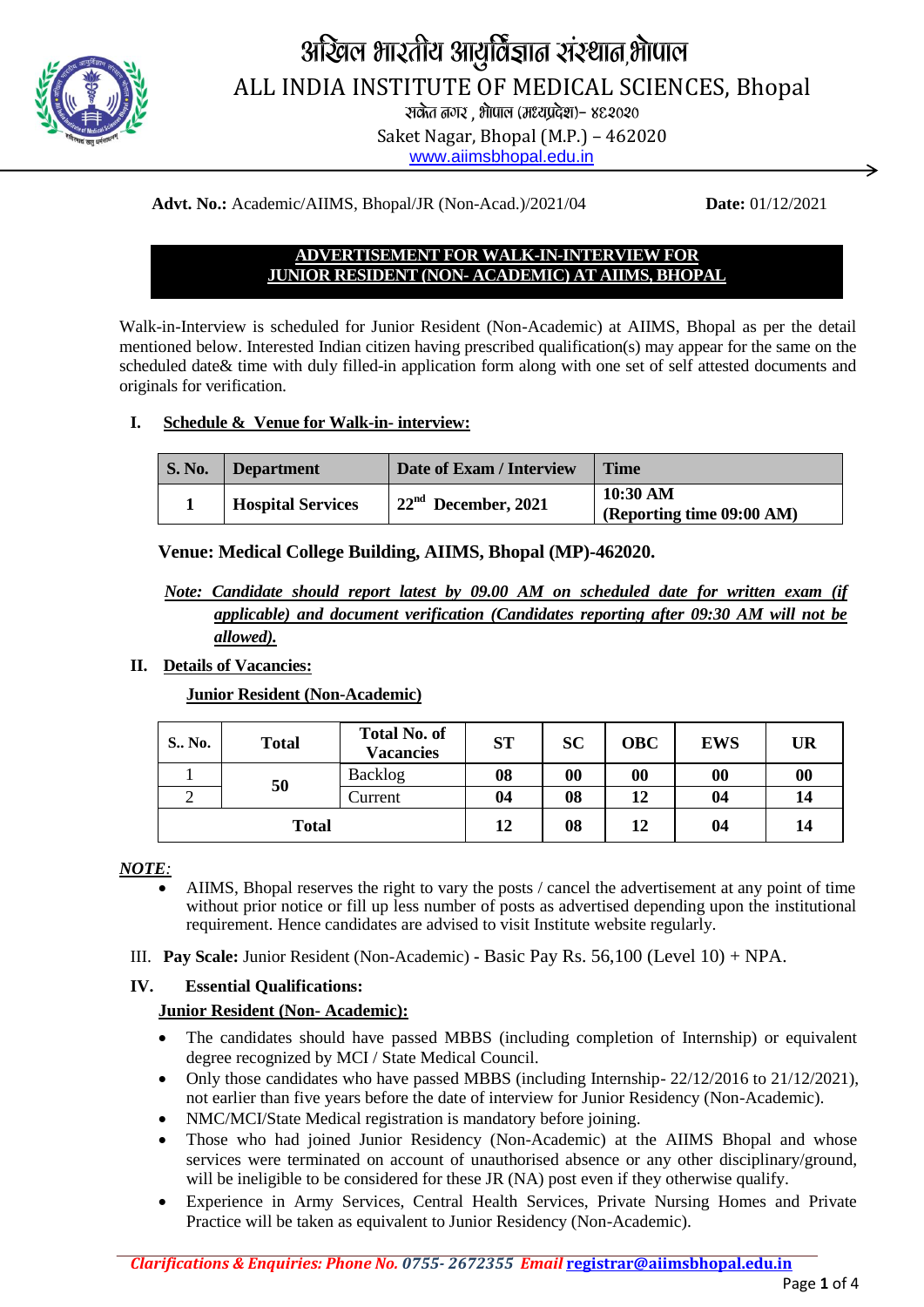For all eligible candidates (Junior Resident), maximum two terms\* are allowed. Candidates who have already done 2 terms\* of Junior Residency (Non-Academic) either at AIIMS or outside will not be considered. \*Term of JR (Non-Acad.) is 6 months, if any one join and leaves at anytime it will be counted as one term irrespective of duration of work. For each term, the candidates required to submit his/her application separately.

# **V. Eligibility:**

- To be eligible for selection for the above post, the candidate should have passed the qualifying examination by date of Interview (Including Internship) & result declared to this effect on or before this date.
- The candidates who are in service in any Govt. Hospital/ Institutions are required to forward/submit their application through proper channel only. The candidates will not be permitted for Interview, if they fail to produce "No Objection Certificate" from their employer on the day of Interview, during scrutiny of documents.

If it is brought to the notice of authorities at any stage that the candidate had not submitted application through proper channel, then the candidature will stand cancelled and in case of selected candidate, services will be terminated immediately.

## **VI. Upper Age limit for Junior Resident (Non Academic) as on the date of Interview:**

Upper Age Limit: 30 years, relaxable for Scheduled Caste, Scheduled Tribe candidate up to a maximum period of five (5) years, for OBC candidates up to a maximum period of three (3) years. In case of Physical Handicapped (OPH) candidates, age relaxation upto a maximum period of ten (10) years for General Category, Thirteen (13) years for OBC category and fifteen (15) years for SC/ST category candidates.

## **VII**. **Application Process**:

- Director AIIMS, Bhopal reserves the right to cancel the advertisement at any point of time without prior notice or fill up less number of posts as advertised depending upon the institutional requirement.
- Interested Indian citizens are required to visit on the scheduled date with an application and one set of photocopy (self attested) along with originals for verification.
- **The original certificates i.e. MBBS Mark sheets, MBBS Degree Certificate, Internship completion certificate, Qualifying degrees (MBBS), Medical Registration Certificate, Date of Birth Certificate, Caste Certificate, NOC etc., of the candidates who apply for the post will be verified at the time of Walk-In-Interview.**

## **VIII**. **Application Fees:**

- Person with Bench-mark disabilities (PWBD) : Nil
- For General /OBC Category : Rs. 1000/-
- For EWS /SC/ST Category: Rs. 800/-
- Fees to be paid by Demand Draft only, in favour of "**AIIMS Bhopal**".
- Fee once remitted will not be refunded in any circumstance.
- **IX.** Walk in Interview is scheduled for **Junior Resident (Non-Academic) on 22nd December, 2021.** Interested Indian citizens are required to walk in for interview on the scheduled date with an **application in the prescribed format (Annexure A)** and one set of photocopy (self attested) along with originals for verification and the application fee as required. Inadequately filled / incomplete applications may be summarily rejected

#### **X. Tenure:**

**Junior Resident (Non-Academic):** The appointment to the post of Junior Resident (Non-Academic) shall be for the period of 6 months extendable to another six months (One year maximum).

- **XI. Documents: A**pplication form (on prescribed format) and the self- attested photocopies of the following along with the originals must be brought at the time of walk in Interview only.
	- 'No Objection Certificate–NOC 'for those who are working in Central/State Government / Semi Government, autonomous institutions from their respective organization. The candidates who are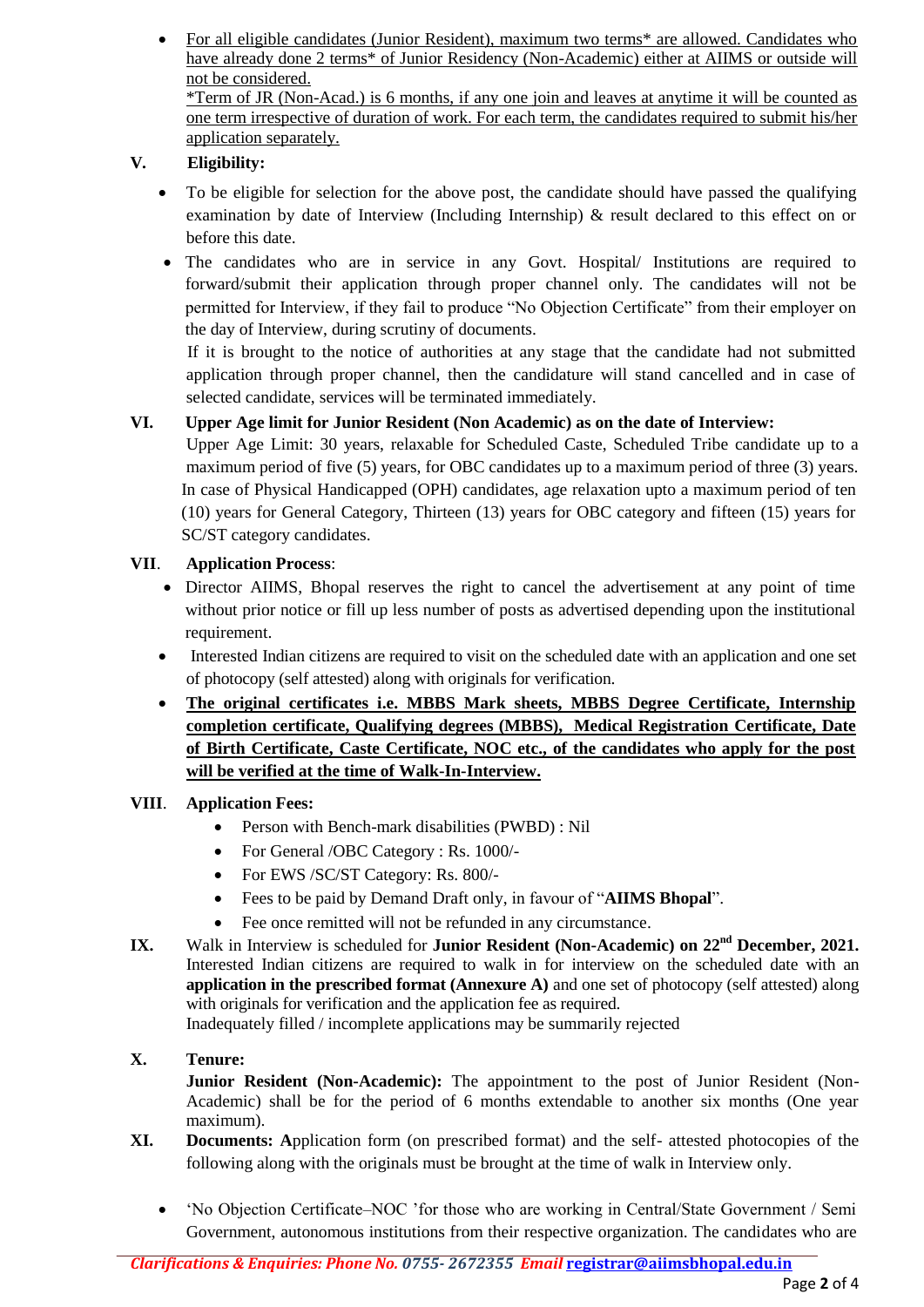in service in any Govt. Hospital/ Institutions are required to forward/submit their application through proper channel only. The candidates will not be permitted for Interview, if they fail to produce "No Objection Certificate" from their employer on the day of Interview, during scrutiny of documents.

If it is brought to the notice of authorities at any stage that the candidate had not submitted application through proper channel, then the candidature will stand cancelled and in case of selected candidate, services will be terminated immediately.

- Degrees, Certificates, Mark sheets, Age proof, Caste certificate, Experience certificates and qualifying degree registration with State Medical Council is mandatory for Interview.
- **XII. Reservation for SC/ST/OBC/EWS/OPH (PwD) shall be applicable as per Govt. of India policy:**
	- 1. **For OBC Candidates** will attach certificate issued by the competent authority in the form prescribed **(Annexure I)** for Central Government jobs along with certificate that the candidate does not belong to Creamy Layer. Date of issue of Certificate should not be **earlier** *than one year of the date of interview.*
	- 2. For SC/ST-Certificate should be issued by Tehsildar or above rank officer in prescribed format.
	- 3. **Reservation for Economically Weaker Sections (EWSs) shall be applicable as per Govt. of India, Office Memorandum No. 36039/1/2019-Estt (Res) DoPT dated 19th January, 2019 and 31st January, 2019:**

EWSs Candidates will attach certificate issued by the competent authority in the form prescribed (**Annexure II)**. **Date of issue of EWS Certificate should not be earlier than one year of the date of interview.**

**As per guidelines EWS posts are not carried forward / or considered as backlog vacancy in case unfilled hence other category candidates may be allowed provisionally to apply for post subjected to condition that they will be considered for the post as an UR Candidate only if EWS category seat is otherwise not filled.**

4. Criteria for Orthopaedic Physically Handicapped (PwD):

- The Director, AIIMS Bhopal reserves the right to vary the vacancies including reserved vacancies as per the Govt. of India rules/circulars and requirements.
- Reserved for Persons with Disability (PWD) as per Govt. of India guidelines. (only OPH candidates may apply) However, all PwD candidates may apply for posts under applicable categories (UR, EWS, OBC, SC, ST)
- Age, experience and all other prescribed qualifications will be counted as on date of Walk- in-Interview.
- Physical Disability Certificate should be issued from a duly constituted and authorized Medical Board.
- 4% of the total posts will be horizontally reserved for PwD candidates as per Reservation Rules. The Reservation of PwD will be applicable for the post for which it is identified for. However, the quantum of reservation will be regulated, as per Govt. of India instructions.
- Disabled OL category of PwD candidates shall be suitable for both the posts. The definition of different categories of disabilities, for the purpose of age relaxation, will be same as per Govt. of India instruction.
- If a person with disability is entitled to age concession by virtue of being a Central Government employee, concession to him/her will be admissible either as a 'person with disability' or as a 'central Government employee' whichever may be more beneficial to him/her.
- Only such persons would be eligible for reservation under PwD quota in service/posts who suffer from not less than 40% of physical disability as identified for that post as per Govt. of India instructions. Person who wants to avail the benefit of reservation would have to submit a Disability certificate issued by a Competent Authority in prescribed format.